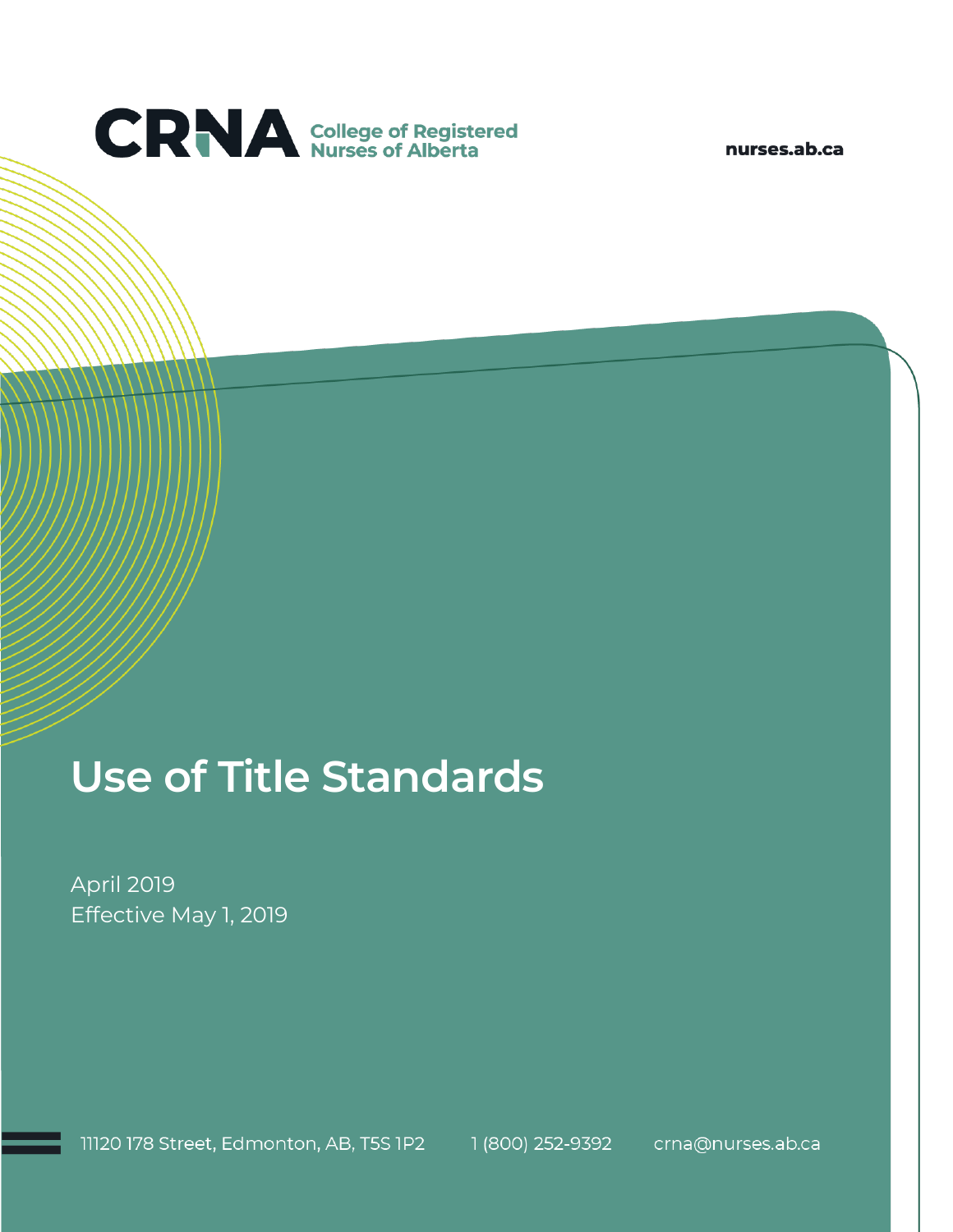

**1**

Approved by the College and Association of Registered Nurses of Alberta (CARNA) Council, April 2019, effective May 1, 2019.

CARNA is operating as the College of Registered Nurses of Alberta (CRNA).

Use of this document is permitted for the purposes of education, research, private study or reference.

Ensure you are using the current version of this document by visiting our website.

College of Registered Nurses of Alberta 11120 – 178 Street Edmonton, AB T5S 1P2

Phone: 780.451.0043 (in Edmonton) or 1.800.252.9392 (Canada-wide) Fax: 780.452.3276 Email: *[practice@nurses.ab.ca](mailto:practice@nurses.ab.ca)* Website: *[nurses.ab.ca](http://www.nurses.ab.ca/)*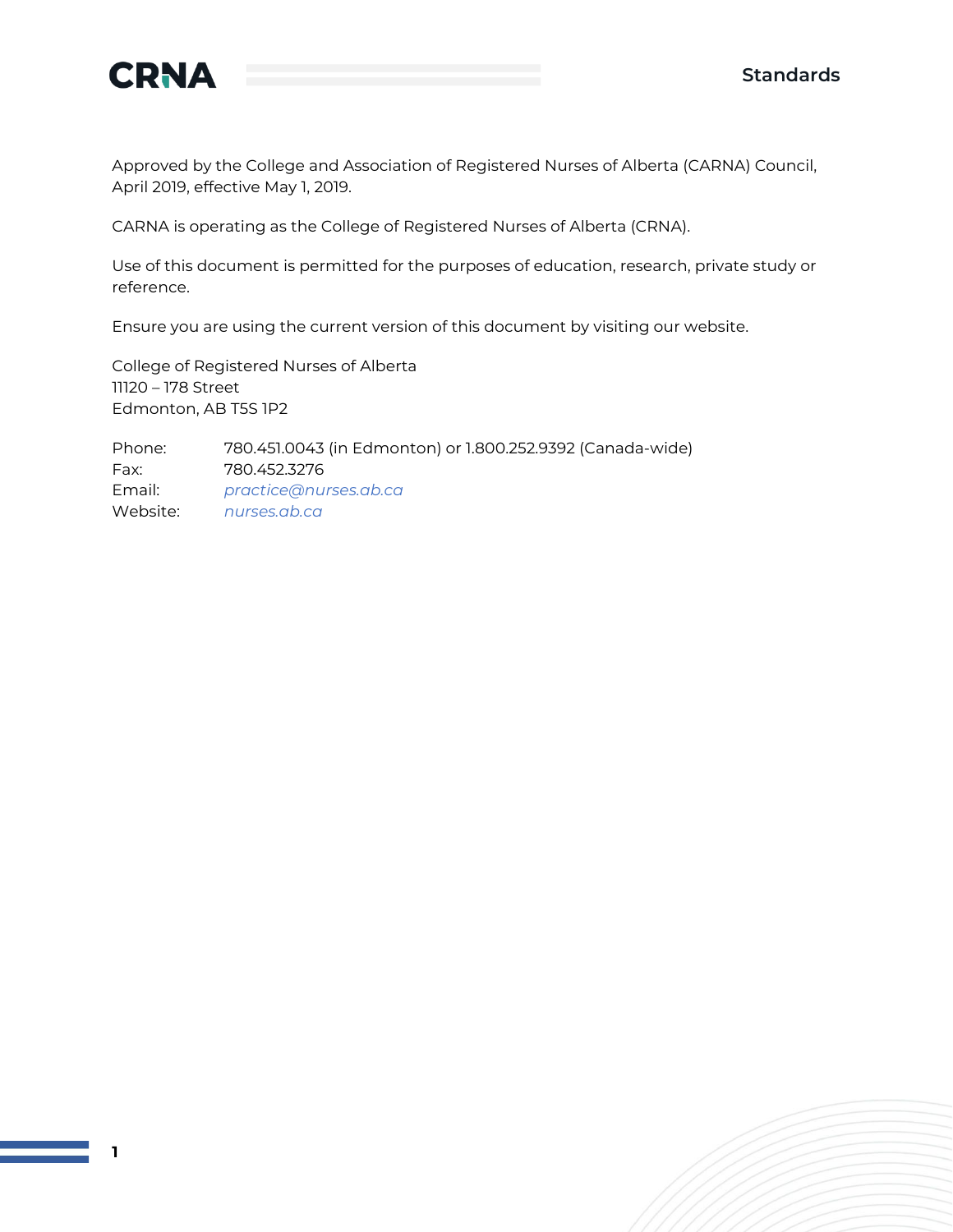

### **Table of Contents**

| TITLES, ABBREVIATIONS, AND INITIALS THAT CAN BE USED BY REGULATED MEMBERS 4 |  |
|-----------------------------------------------------------------------------|--|
|                                                                             |  |
|                                                                             |  |
|                                                                             |  |
|                                                                             |  |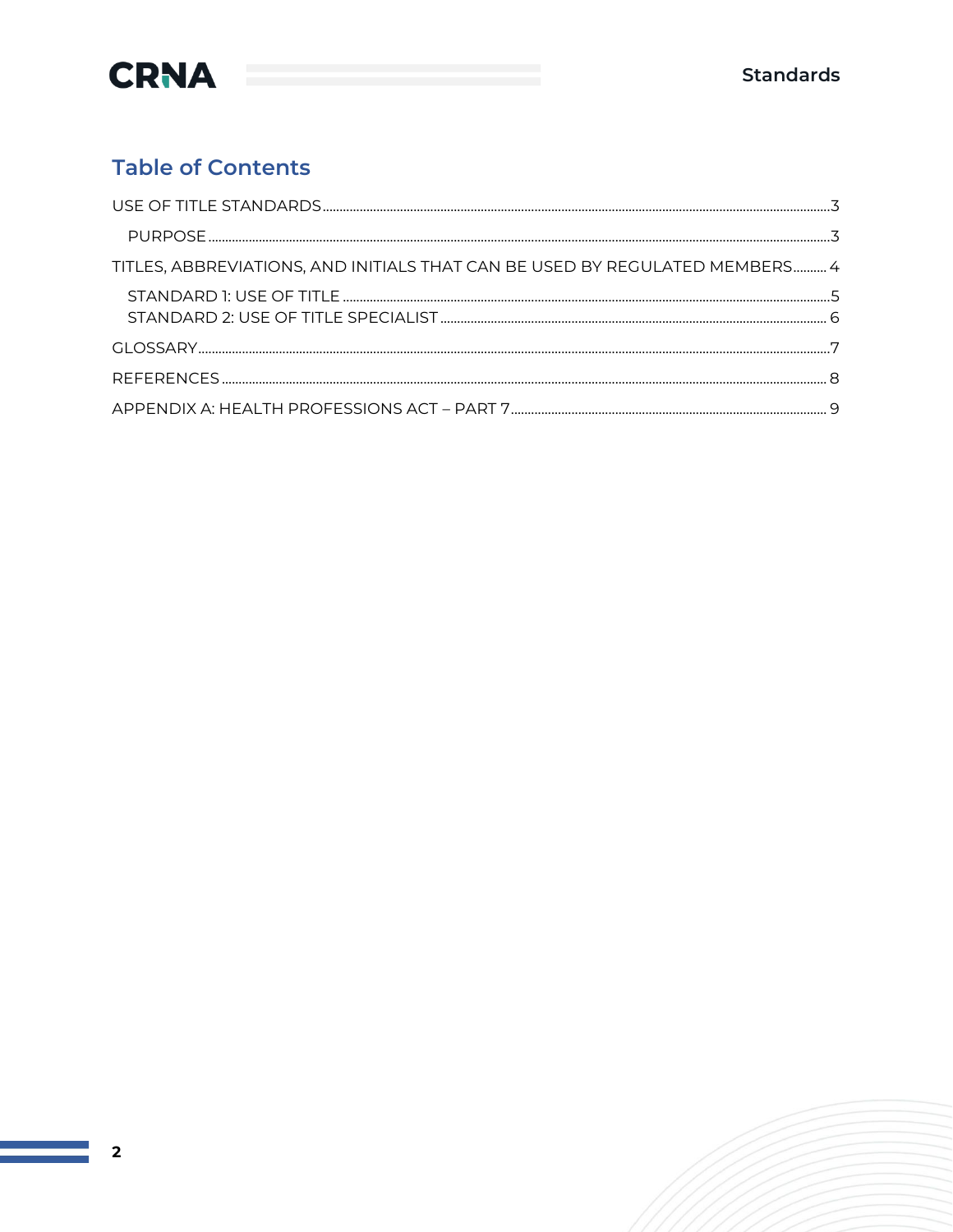### <span id="page-3-0"></span>**Use of Title Standards**

The *Health Professions Act* (HPA) (2000) provides a regulatory framework whereby schedules authorize the titles, abbreviations, and initials that members of a regulated profession can use. The *Registered Nurses Profession Regulation* (2005) further specifies the use of those titles, abbreviations, and initials for the registered nursing profession.

Title protection assures the public that an individual:

- has met the regulatory college's requirements for registration; and
- is authorized to practise nursing.

Protected titles create a boundary for professional practice. Titles are reserved for members of the regulated profession and cannot legally be used by unqualified and unregulated individuals. When people fraudulently pass themselves off as regulated professionals, it presents a risk to public safety and protection (Council for Healthcare Regulatory Excellence, 2010).

### <span id="page-3-1"></span>**Purpose**

The purpose of this document is to identify the titles, abbreviations, and initials **REGULATED MEMBERS**<sup>1</sup> may use, and to establish the expectations for their use. This includes the use of the title **SPECIALIST**.

The HPA, Part 7 s.128 (Appendix A), provides the regulatory structure for the use of protected titles and abbreviations. This section of the HPA outlines the prohibition and the exception to the use of protected titles including college, registered, regulated, doctor, surgeon, pathologist, oncologist, nurse, and specialist. Unauthorized use of protected titles and abbreviations can result in fines and other penalties as outlined in this section of the HPA.

<sup>1</sup> Words or phrases in **BOLD CAPITALS** upon first mention are defined in the glossary.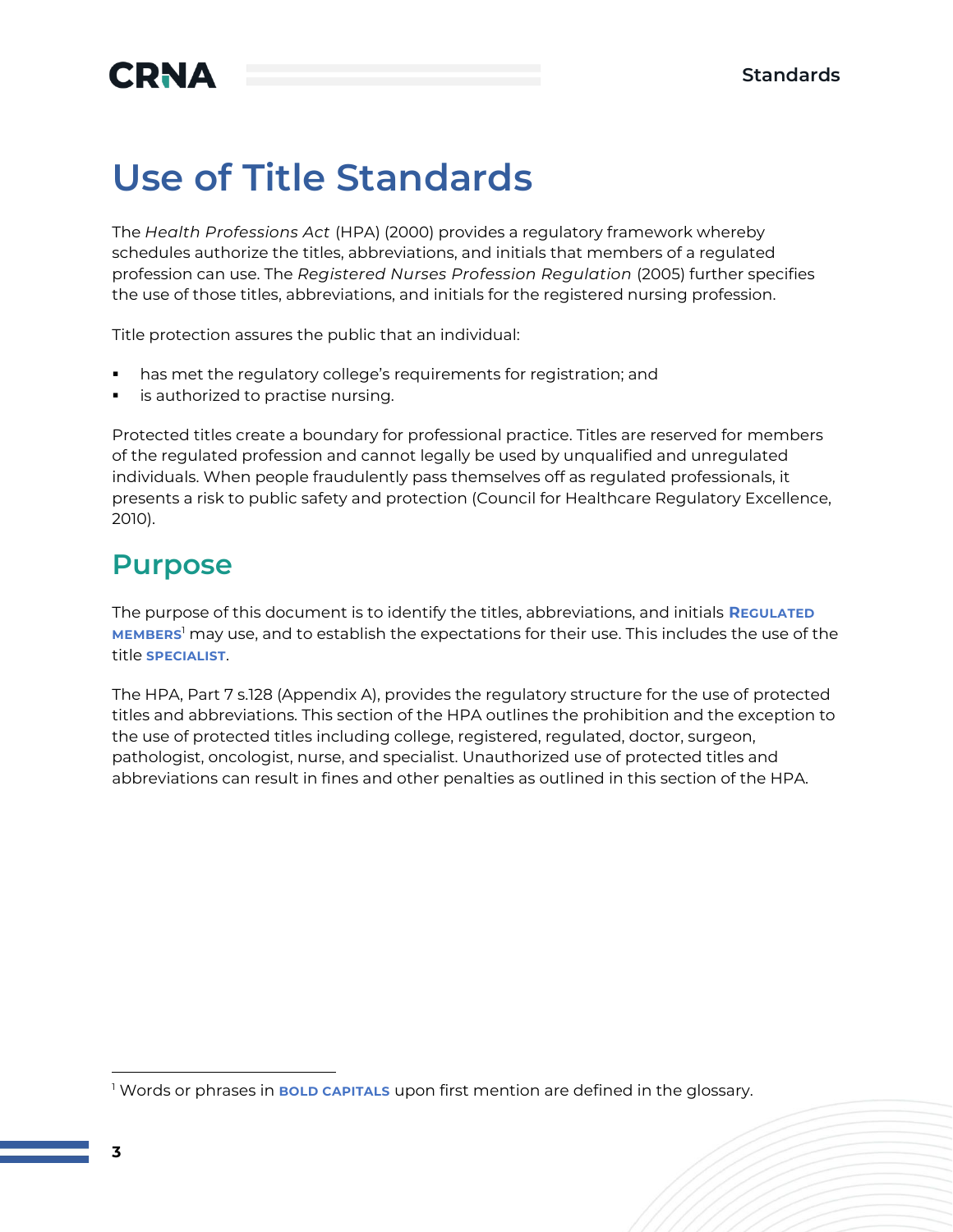# <span id="page-4-0"></span>**Titles, Abbreviations, and Initials That Can Be Used by Regulated Members**

The *Registered Nurses Profession Regulation* (section 14) identifies the titles, abbreviations, and initials that can be used by regulated members of CARNA. They are as follows:

- **14(1)** A regulated members registered on the registered nurse register may use the title "registered nurse" and the initials "RN".
- **(2)** A regulated member registered on the **CERTIFIED GRADUATE NURSE** register may use the title "certified graduate nurse" and the initials "CGN".
- **(4)** A regulated member registered on the nurse practitioner register may use the title "nurse practitioner" and the initials "NP".
- **(5)** A regulated member registered on the registered nurse register or the nurse practitioner register may in accordance with the standards of practice use the title "specialist" in connection with providing professional services.
- **(6)** A regulated member registered on the provisional register as a graduate nurse on the registered nurse register may use the title "**GRADUATE NURSE**" and the initials "GN".
- **(7)** A regulated member registered on the provisional register as a graduate nurse practitioner on the nurse practitioner register may use the title "**GRADUATE NURSE PRACTITIONER**" and the initials "GNP".
- **(8)** A regulated member registered on the courtesy register as a registered nurse may use the title "registered nurse" and the initials "RN".
- **(9)** A regulated member registered on the courtesy register as a nurse practitioner may use the title "nurse practitioner" and the initials "NP".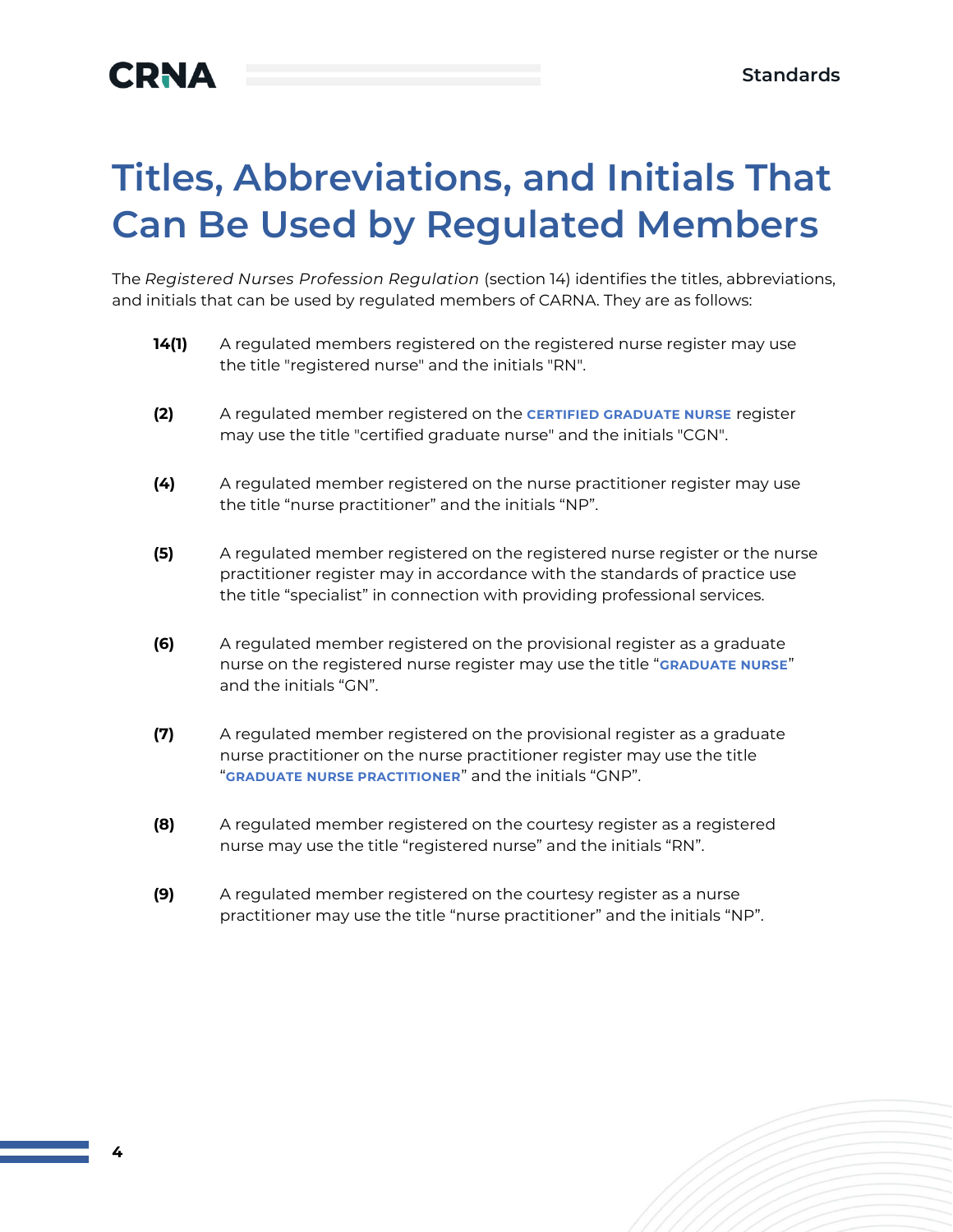

The standards identify the expectations for using protected titles, abbreviations, and initials by regulated members. The criteria illustrate how each **STANDARD** must be met. All criteria must be met in order to achieve the standard and are not written in order of importance.

### <span id="page-5-0"></span>**Standard 1: Use of Title**

Regulated members must use the title, abbreviation, or initials that are consistent with the category on the register in which they are registered.

#### **Criteria**

The regulated member must:

- **1.1** have a practice permit to use a protected title;
- **1.2** not use a title, abbreviation, or initials alone or in combination with other words in a manner that states or implies that they are registered in a category on the register unless they are registered in that category;
- **1.3** include their title, abbreviation, or initials in all documentation;
- **1.4** only use the title, abbreviation, or initials consistent with the category on the register in which they are registered, when engaged in a practice recognized as the practice of nursing; and
- **1.5** not use a title, abbreviation, or initials in association with the **ENDORSEMENT** or promotion of products or services outside of their practice.

#### **Use of the Title Specialist**

The regulated member authorized to use the title 'specialist', is an individual who has a high level of expertise in a clinical specialty and meets the standard. The focus of clinical specialty practice may be related to:

- population (e.g., maternal/child, seniors);
- type of health problem (e.g., pain management, bereavement);
- disease or subspecialty (e.g., diabetes, orthopedics, cardiology);
- a practice setting (e.g., emergency department, home care, occupational health); or
- type of care (e.g., wound care, critical care, palliative care, etc.).

(Adapted from CNA, 2014)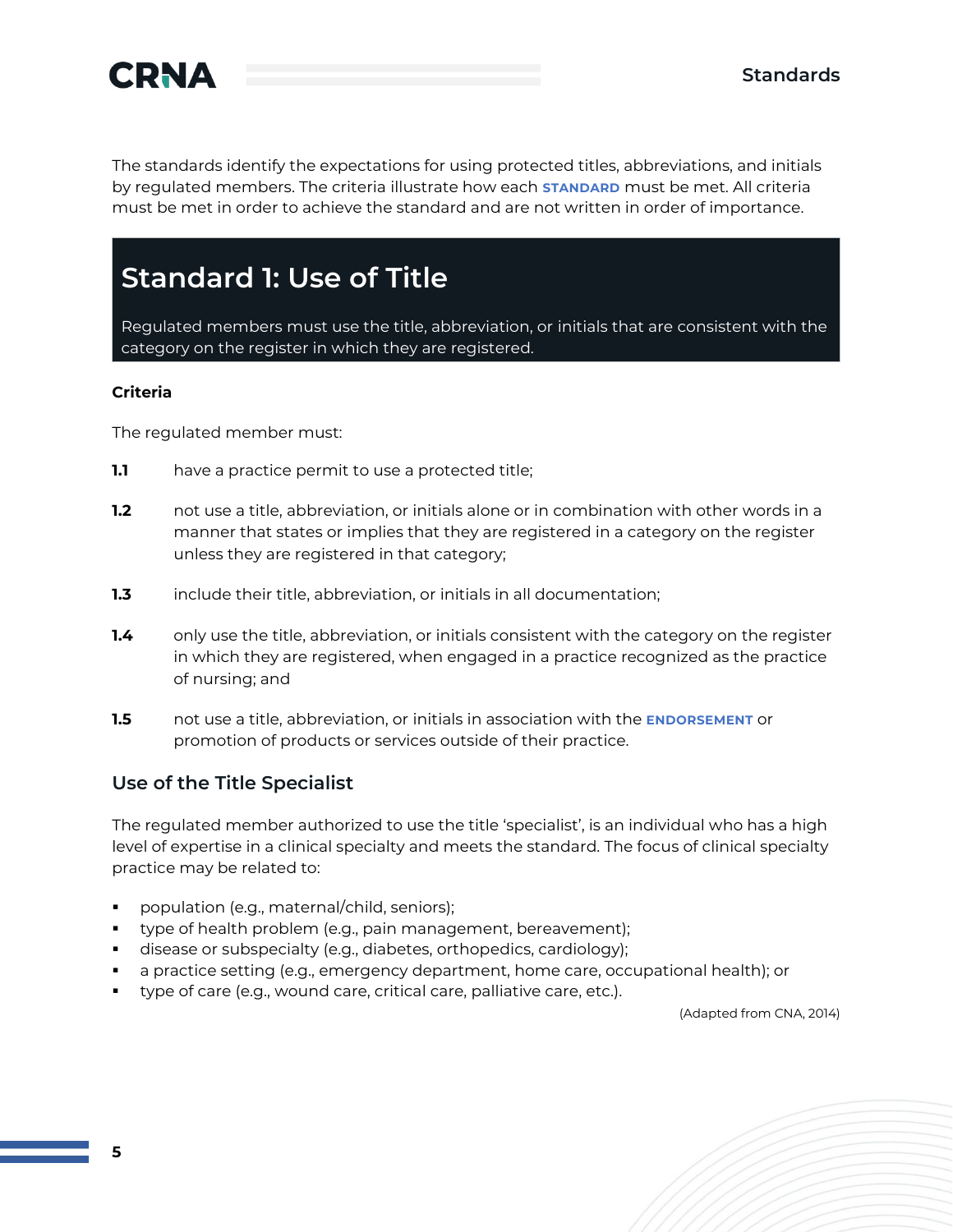### <span id="page-6-0"></span>**Standard 2: Use of Title Specialist**

regulated members must meet the requirements to use the title 'specialist'.

#### **Criteria**

The regulated member must:

- **2.1** have a practice permit;
- **2.2** have three or more years of full-time experience in the specific clinical practice area where they currently practise, to use the title 'specialist';
- **2.3** have a graduate degree applicable to the specific clinical practice area where they use their expertise to provide **PROFESSIONAL SERVICES**; and
- **2.4** not use the title 'specialist' alone or in combination with other words in a manner that states or implies they are a specialist if they do not meet the requirements to use the title.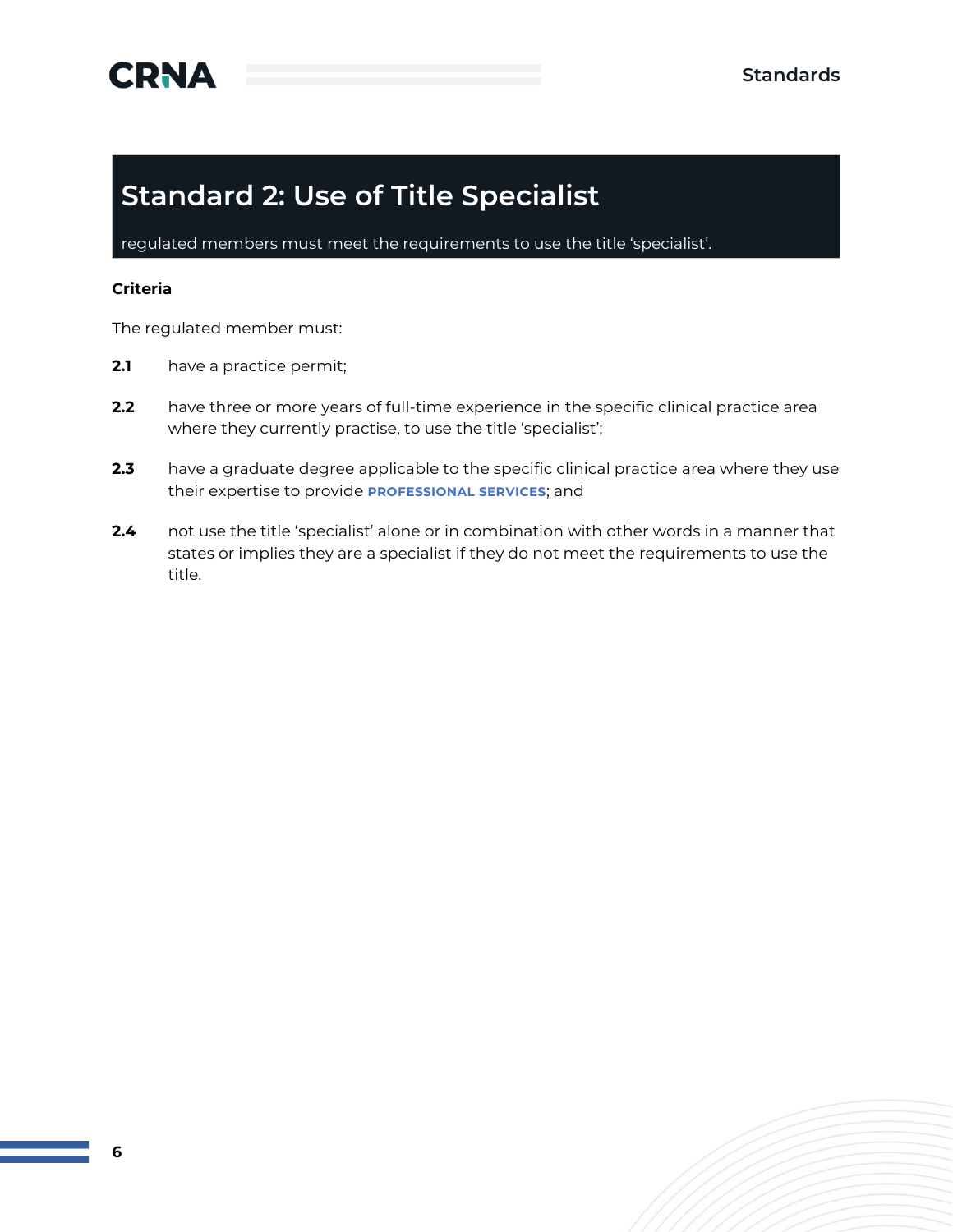### <span id="page-7-0"></span>**Glossary**

**CERTIFIED GRADUATE NURSE** – Prior to 1983 this individual was a regulated member who met all the requirements for registration except for the registration exam, as the legislation in effect at the time did not require them to pass a registration exam. When the *Nursing Profession Act* was proclaimed in 1983, a certified graduate nurse was grandfathered on the register. This category continues to exist in the *Health Professions Act*; however; no new Alberta nurse can be added to this category.

**ENDORSEMENT** – Occurs when a nurse uses their credentials to lend credibility to a commercial product or service.

**GRADUATE NURSE** – A regulated member on the provisional register who is in the process of meeting CARNA registered nurse registration requirements.

**GRADUATE NURSE PRACTITIONER** – A regulated member on the provisional register who is in the process of meeting CARNA nurse practitioner registration requirements. These individuals may be graduates from an approved nurse practitioner program leading to initial nurse practitioner registration, or internationally educated nurse practitioners.

**PROFESSIONAL SERVICE** – A service that comes within the practice of a regulated profession (HPA, 2000).

**REGULATED MEMBERS** – CARNA regulated members include: registered nurses, graduate nurses, certified graduate nurses, nurse practitioners, graduate nurse practitioners, and RN or NP courtesy regulated members.

**SPECIALIST** – An individual whose practice is focused in a particular clinical area and meets the standard approved by CARNA.

**STANDARD** – An authoritative statement that describes the required behaviour of every nurse to evaluate individual performance (CNA, 2010).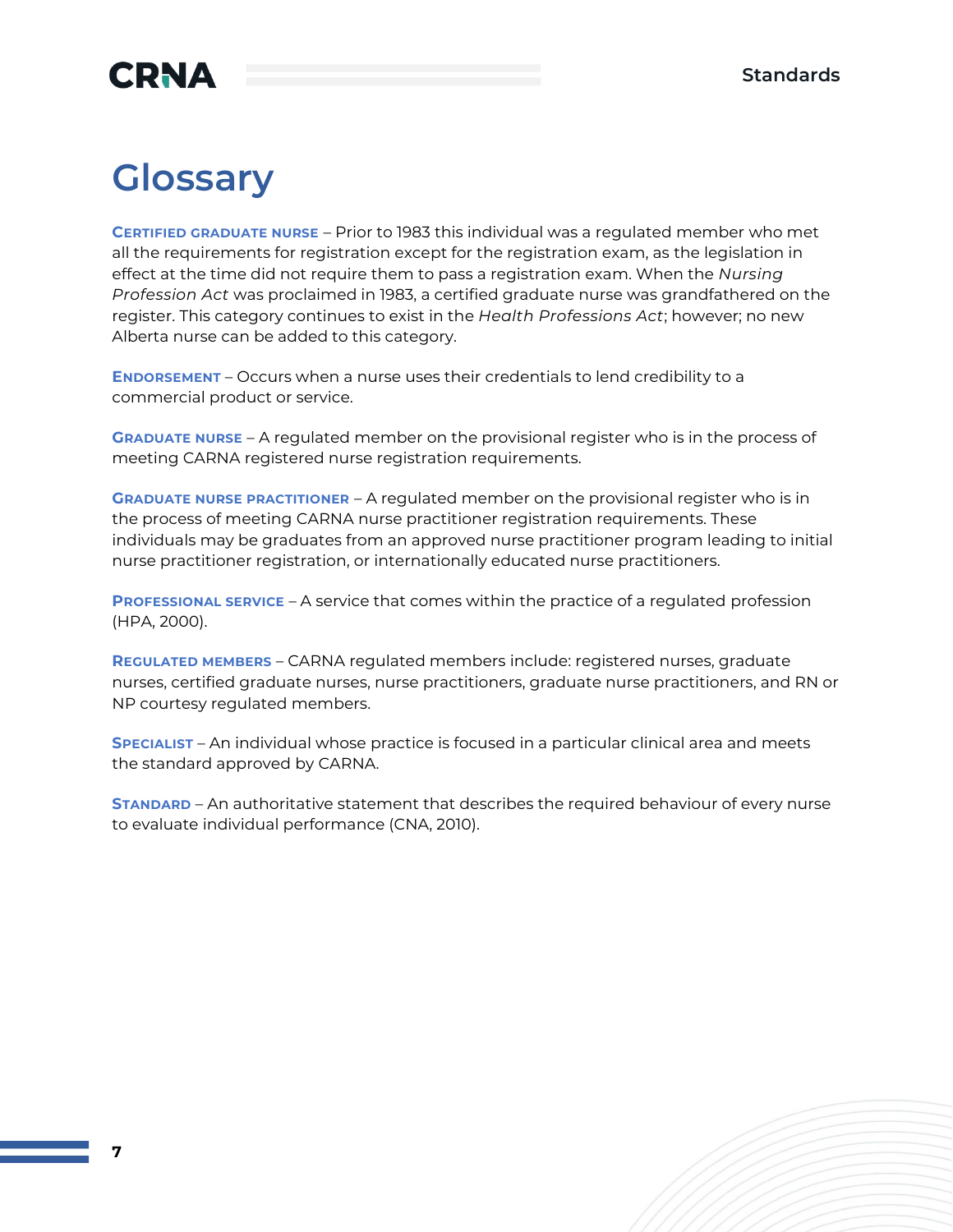

### <span id="page-8-0"></span>**References**

Canadian Nurses Association. (2010). *Canadian nurse practitioner core competency framework*. Retrieved from *[http://cna](http://cna-/)aiic.ca/~/media/cna/files/en/competency\_framework\_2010\_e.pdf.*

Canadian Nurses Association. (2014*). Pan-Canadian core competencies for the clinical nurse specialist.* Ottawa ON: Author.

Council for Healthcare Regulatory Excellence. (2010). *Protecting the public from unregistered practitioners: Tackling misuse of protected title.* London, England: Author.

*Health Professions Act*, R.S.A. 2000, c. H-7.

*Registered Nurses Profession Regulation,* Alta. Reg. 232/2005.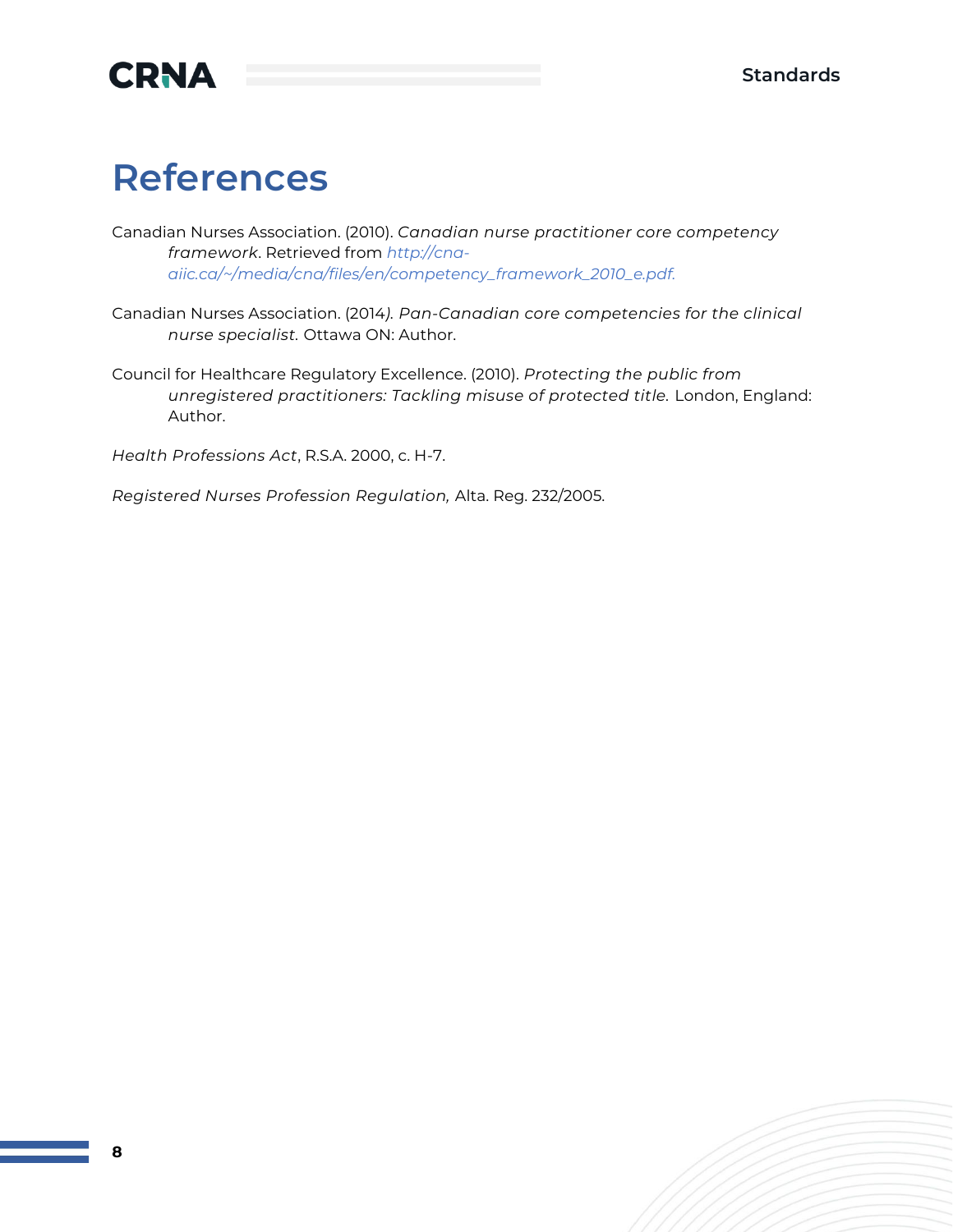# <span id="page-9-0"></span>**Appendix A: Health Professions Act – Part 7**

**Part 7**

#### **Title Protection**

#### **Protected words, abbreviations**

- **128(1)** No person or group of persons shall represent or imply that the person is a regulated member or that the group of persons consists of regulated members unless the person is a regulated member or the group of persons consists of regulated member.
	- **(2)** No person or group of persons shall use the name of a college, alone or in combination with other words, in a manner that states or implies that the person or group of persons is a college under this Act unless the person or group of persons is a college under this Act.
	- **(3)** No regulated member shall use the word "registered" in a manner that states or implies that the member is a regulated member of a regulated profession except in accordance with the regulations.
	- **(4)** No person or group of persons shall use the word "regulated" in connection with the name of a regulated profession or professional service or the words "regulated health professional" in a manner that states or implies that the person or group of persons is a college or a regulated member or group of regulated members unless the person or group of persons is a college under this Act or another enactment or is a regulated member or consists of a group of regulated members.
	- **(5)** No person other than
		- **(a)** a regulated member shall use a title, abbreviation or initials set out in section 2 of a schedule to this Act alone or in combination with other words in a manner that states or implies that the person is a regulated member of the college to which section 2 of the schedule refers, or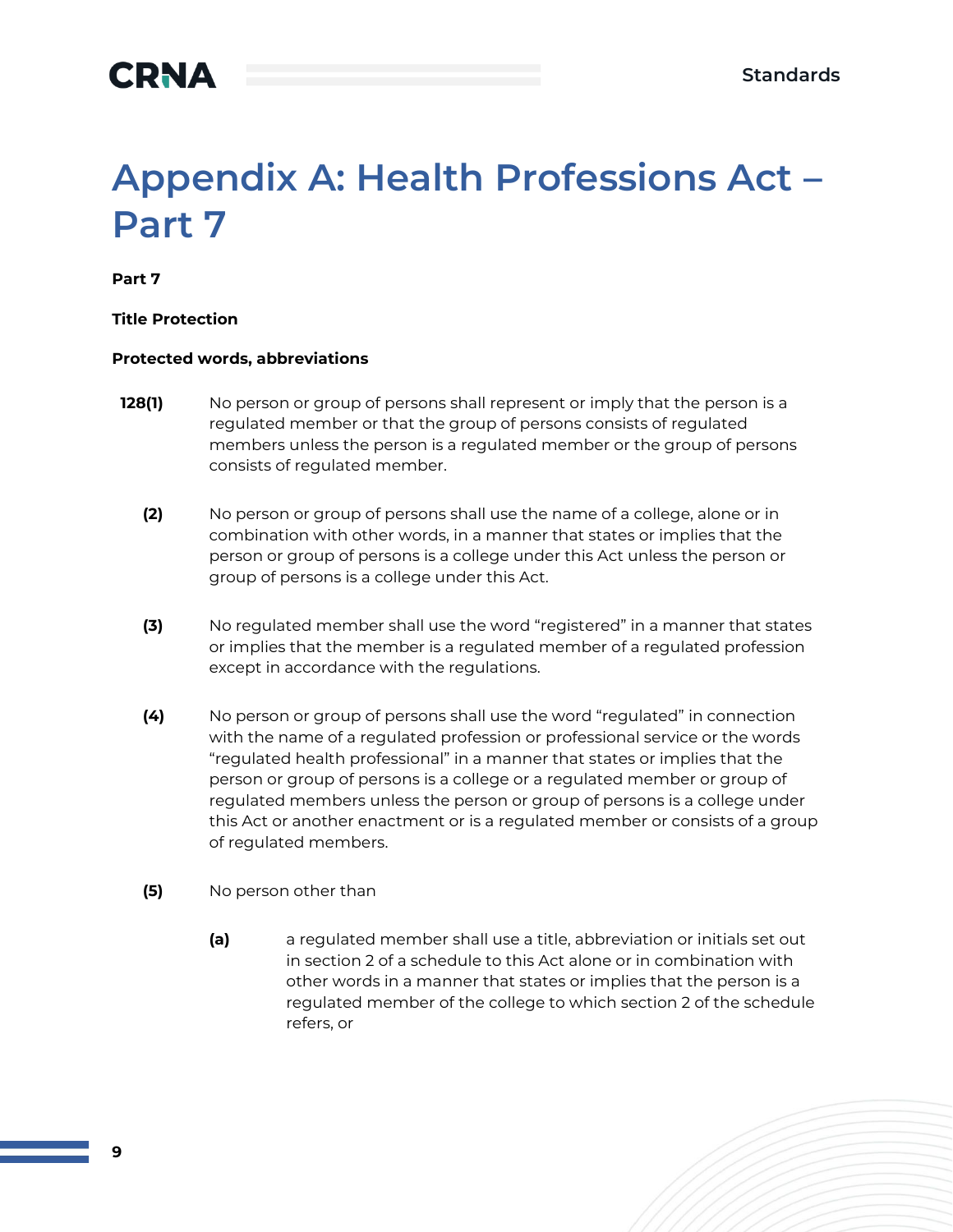

- **(b)** a student who is enrolled in a program that in the opinion of the registrar is a program to train persons to provide professional services shall use a title, abbreviation or initials set out in section 2 of a schedule to this Act in combination with the word "student" while undertaking activities related to the program.
- **(5.1)** Despite subsections (1), (3), (5) and (10), a student described in subsection (5)(b) shall not use the title "regulated" or "registered" or the initial "R" in combination with the word "student" while undertaking activities related to a program described in subsection  $(5)(b)$ .
- **(6)** No corporation shall use the word college, alone or in combination with other words, in a manner that states or implies that the corporation is a college under this Act unless the corporation is a college under this Act or authorized to use the word college under another enactment.
- **(7)** No person shall use the title "doctor", "surgeon", "pathologist" or "oncologist" or the abbreviation "Dr." alone or in combination with other words in connection with providing a health service unless the person is authorized to use the title or abbreviation by this Act or another enactment.
- **(8)** Subsection (7) does not apply to a person who uses the title "doctor", "surgeon", "pathologist" or "oncologist" or the abbreviation "Dr." alone or in combination with other words in connection with teaching, research or administration.
- **(9)** No person shall use the word "nurse" alone or in combination with other words that in a manner states or implies that the person is a regulated member unless the person is authorized to use the word pursuant to Schedule 10, 24 or 25 or another enactment.
- **(10)** No person or group of persons shall use the word "registered" or "regulated" or the phrase "regulated health professional" alone or in combination with other words that in a manner states or implies that the person is a regulated member unless the person or group of persons
	- **(a)** is a regulated member or consists of a group of regulated members, or